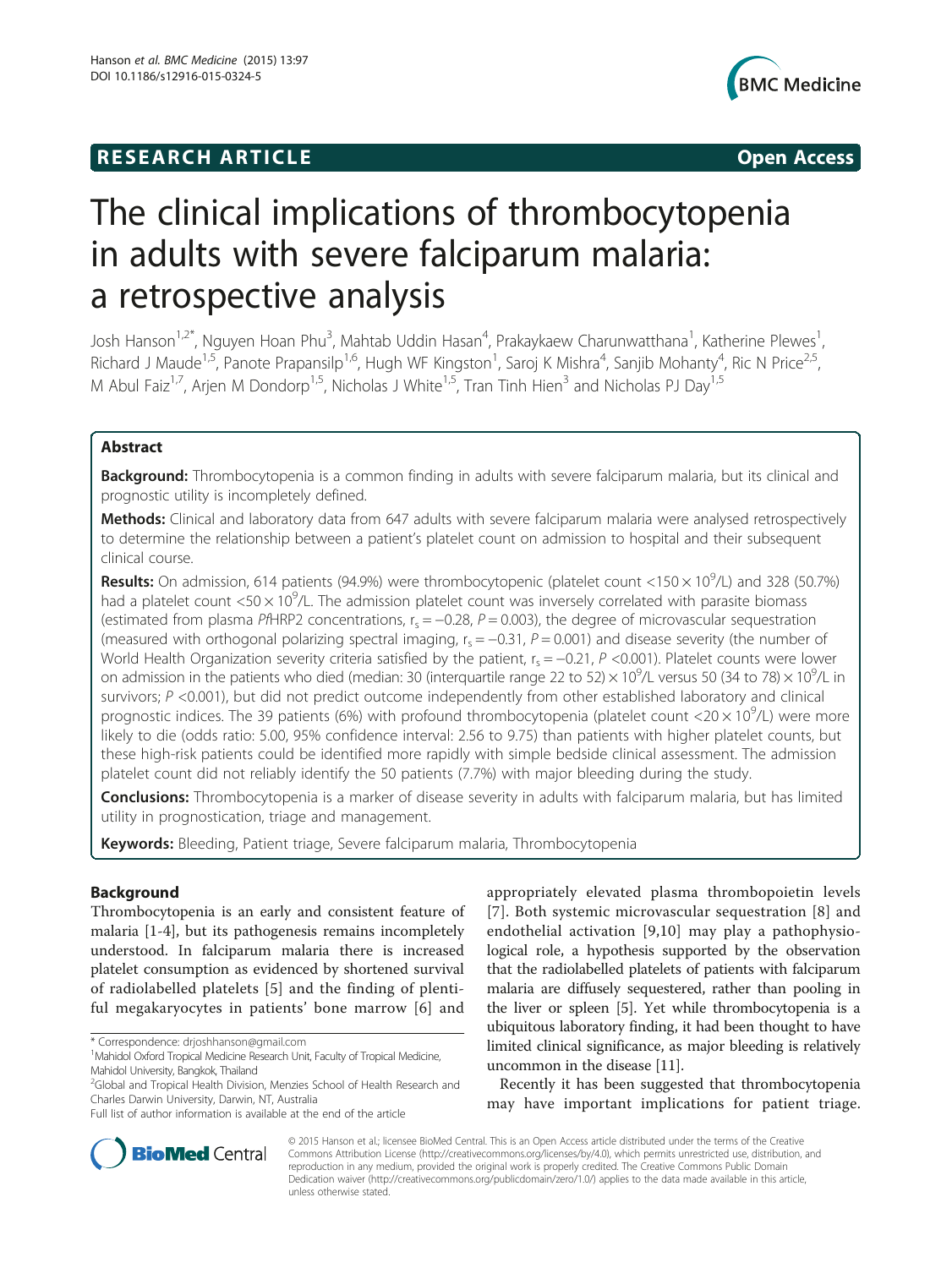Population studies have shown an association between thrombocytopenia and outcome [\[12](#page-7-0)] and a recent study from India proposed that thrombocytopenia should be added to the World Health Organization (WHO) criteria for the definition of severe malaria [\[13](#page-8-0)]. To clarify this issue, data from adults with severe falciparum malaria prospectively enrolled in clinical studies of severe malaria were analysed to determine if the platelet count could assist in clinical decision-making and whether the degree of thrombocytopenia has predictive utility independent of current clinical and laboratory prognostic indices. Measures of microvascular sequestration and endothelial activation and their relationship with the platelet count were examined to further explore the pathogenesis of the thrombocytopaenia seen in the disease.

#### Methods

Two datasets were combined for this analysis. The first  $(n = 560)$  was compiled prospectively at the Centre for Tropical Diseases in Ho Chi Minh City, Vietnam, between 1991 and 1996 in a study that compared the efficacy of artemether and quinine in adults with severe falciparum malaria [[14](#page-8-0)]. The second comprised data collected prospectively in studies assessing a range of adjunctive therapies in severe falciparum malaria at Chittagong Medical College Hospital, Bangladesh, and Ispat General Hospital, Rourkela, India, between 2004 and 2011 [[15](#page-8-0)-[18](#page-8-0)].

Malaria transmission was low and seasonal at all sites. Falciparum malaria was diagnosed if a blood film showed asexual forms of Plasmodium falciparum. When expert microscopy was not available immediately, patients were enrolled if an immunochromatographic rapid diagnostic test (Paracheck Pf, Orchid Biomedical Systems, Goa, India) was positive; P. falciparum infection was confirmed later by microscopy of a simultaneously collected blood slide.

All patients satisfied a strict definition of severe falciparum malaria that used modified WHO criteria [[19](#page-8-0)], including cerebral malaria (Glasgow Coma Scale  $(GCS)$  <11); severe anaemia (haematocrit <20% with a parasite count > 100,000/mm<sup>3</sup>); renal failure (blood urea nitrogen  $\geq$ 21.4 mmol/L or plasma creatinine level  $\geq$ 265  $\mu$ mol/L); pulmonary oedema (oxygen saturation <90% and bibasal crepitations); generalized convulsions; acidosis (venous bicarbonate <15 mmol/L); hyperparasitaemia (peripheral parasitaemia >10%); hyperlactataemia (venous lactate  $>4$  mmol/L); jaundice (bilirubin  $>43$  µmol/L and a parasite count > 100,000/mm<sup>3</sup>); hypoglycaemia (glucose <2.2 mmol/L); and spontaneous bleeding or shock (systolic blood pressure <80 mmHg with cool extremities). Patients were excluded if they were <14 years of age or if they had received parenteral anti-malarial treatment for >48 hours before enrolment. Disease severity was defined by the number of these criteria that a patient satisfied. The independent prognostic utility of the admission platelet count was compared with the widely validated RCAM score [\[20-22\]](#page-8-0) calculated from the patients' respiratory rate and GCS on admission (Table 1). Major bleeding was defined as bleeding which resulted in death or necessitated blood transfusion.

On enrolment, a history was taken, a physical examination performed and venous blood collected. In Vietnam, patients were randomized to receive intramuscular quinine (n = 271) or intramuscular artemether (n = 279); all the Bangladeshi and Indian patients received intravenous artesunate. Patients received supportive care as per contemporary WHO treatment guidelines [\[11,](#page-7-0)[23,24](#page-8-0)]. Access to mechanical ventilation was limited in Vietnam; access to both mechanical ventilation and renal replacement therapy was limited in Bangladesh. Platelet transfusion was not available at any of the sites. The peripheral parasite count (parasites/μL) on admission was calculated from the thin film using the formula: parasite count/1,000 red blood cells  $\times$  125.6  $\times$  haematocrit (%); or from the thick film using the formula: parasite count/200 white blood cells × 40. In Vietnam haematological indices were manually determined in the hospital laboratory; in Bangladesh and India they were measured with an automated analyser in local private laboratories.

In Vietnam the hospital laboratory performed most biochemical analysis, but plasma glucose and lactate were measured on the ward using dedicated online analysers (Analox, Middlesborough, United Kingdom). Biochemical indices were measured in Bangladesh and India using portable handheld analysers (i-Stat, Abbott, Princeton, New Jersey, USA). Plasma was processed and stored at −80° C for analysis of other laboratory parameters: plasma Plasmodium falciparum histidine rich protein 2 (PfHRP2), a measure of parasite biomass, was measured in Bangkok, Thailand, using ELISA (Cellabs, Sydney, New South Wales, Australia), according to the manufacturer's instructions with minor modifications [\[25\]](#page-8-0); angiopoietin-2 (Ang-2), a measure of endothelial activation, was measured in Darwin, Australia, using ELISA (R&D Systems, Minneapolis, Minnesota, USA) [\[26](#page-8-0)].

In the Bangladeshi and Indian patients video recordings of blood flow in the microcirculation were collected with an orthogonal polarizing spectral (OPS) imaging device (either Cytoscan from Cytometrics, Heathpark Honiton, Devon, United Kingdom or Microscan from Microvision Medical, Amsterdam, the Netherlands) and quantified

Table 1 Calculation of the RCAM score

|                       | Score |            |                                           |  |  |
|-----------------------|-------|------------|-------------------------------------------|--|--|
| Variable              |       |            | 0 (Normal) 1 (Abnormal) 2 (Very abnormal) |  |  |
| Glasgow coma scale 15 |       | 11 to $14$ | $\leq 10$                                 |  |  |
| Respiratory rate      | <20   | 20 to 39   | >40                                       |  |  |

RCAM (0 to 4) is calculated as the respiratory rate score (0 to 2) plus the GCS score (0 to 2).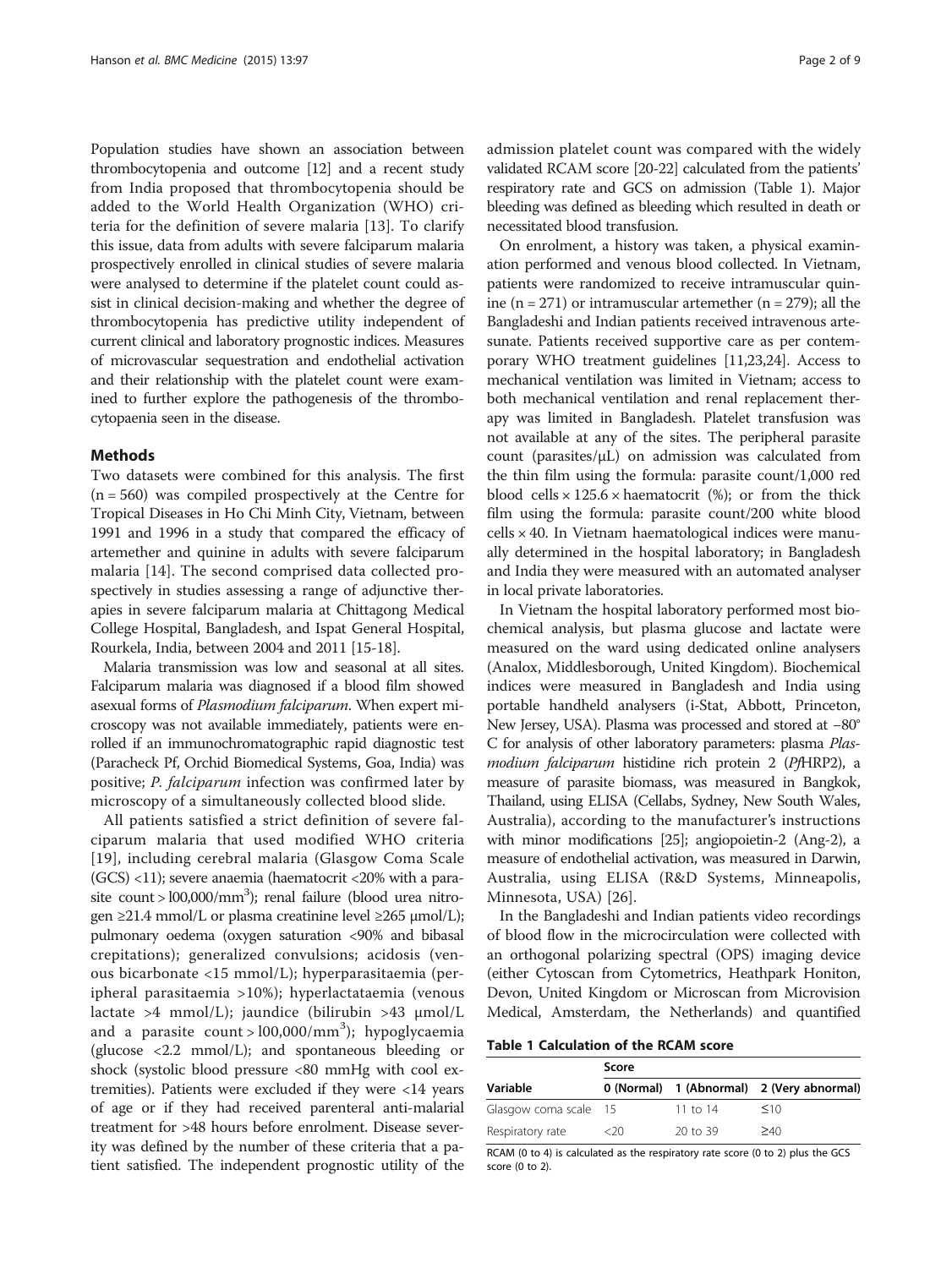<span id="page-2-0"></span>using image analysis software (Open Lab 3.1.5, Improvision, Waltham, Massachusetts, USA) as described previously [\[17](#page-8-0)].

## **Statistics**

Data were analysed using statistical software (Stata version 10, StataCorp, College Station, Texas, USA). Correlation coefficients were determined using Spearman's method. Groups were analysed using the Kruskal-Wallis test and the chi-squared test. Logistic regression was performed where necessary and to control for any influence of the study site or the administered anti-malarial therapy.

#### Ethics review

All of the studies received prospective ethical approval from OXTREC (Oxford Tropical Research Ethics Committee) and local ethics review bodies. The ethics and scientific-

|  |  | Table 2 Baseline characteristics of the patients |  |  |
|--|--|--------------------------------------------------|--|--|
|--|--|--------------------------------------------------|--|--|

review committee of The Center for Tropical Diseases in Ho Chi Minh City approved the Vietnamese study, the Bangladeshi Medical Research Council approved the Bangladeshi studies and the institutional ethical board of Ispat General Hospital approved the Indian studies.

## Results

## Patients

Of the 560 Vietnamese patients, 538 (96.1%) had a platelet count documented on admission. The 22 patients who did not have a platelet count recorded had neither more severe disease ( $P = 0.4$ ), nor were more likely to die ( $P = 0.12$ ). Of the 142 Bangladeshi and Indian patients, 109 (76.8%) had an admission platelet count recorded; 31 of the 33 patients with a missing value were studied in 2004 and 2005 when

| Variable                                      | n   | All $(n = 647)$        | Survived $(n = 540)$        | Died $(n = 107)$       | P       |
|-----------------------------------------------|-----|------------------------|-----------------------------|------------------------|---------|
| Age (years)                                   | 646 | 30 (22 to 42)          | 30 (22 to 40)               | 34 (26 to 45)          | 0.003   |
| Sex (% male)                                  | 646 | 483 (75%)              | 409 (76%)                   | 74 (69%)               | 0.14    |
| Temperature (°C)                              | 647 | 38.3 (37.5 to 39.0)    | 38.3 (37.5 to 39.0)         | 38 (37 to 39.0)        | 0.04    |
| Mean arterial pressure (mmHg)                 | 646 | 76.7 (70 to 86.7)      | 76.7 (70 to 86.7)           | 79.2 (66.9 to 90.0)    | 0.31    |
| Heart rate (beats/minute)                     | 641 | 106 (96 to 120)        | 105 (95 to 120)             | 113 (100 to 123)       | 0.01    |
| Respiratory rate (breaths/minute)             | 642 | 28 (24 to 32)          | 28 (24 to 32)               | 32 (28 to 40)          | < 0.001 |
| Glasgow coma scale score                      | 647 | 10 (8 to 15)           | 10 (8 to 15)                | 9 (7 to 13)            | < 0.001 |
| Haematocrit (%)                               | 646 | 30 (24 to 36)          | 30 (24 to 36)               | 30 (23 to 36)          | 0.95    |
| Reticulocyte count (%)                        | 514 | 0.8 (0.4 to 1.2)       | $0.8$ (0.4 to 1.2)          | $0.5$ (0.3 to 1.1)     | 0.008   |
| Reticulocyte index                            | 517 | $0.5$ (0.3 to 0.8)     | $0.5$ (0.3 to 0.9)          | $0.4$ (0.2 to 0.7)     | 0.01    |
| White cell count $(x 10^9/L)$                 | 643 | 8.7 (6.2 to 12)        | 8.1 (6 to 11.2)             | 11.8 (9.1 to 16.3)     | < 0.001 |
| Platelet count ( $\times$ 10 <sup>9</sup> /L) | 647 | 48 (30 to 72)          | 50 (34 to 78)               | 30 (22 to 52)          | < 0.001 |
| Mean platelet volume (fL)                     | 34  | 11.4 (10.4 to 12.4)    | 11.5 (10.4 to 12.4)         | 11.3 (11.2 to 12.6)    | 0.82    |
| Parasite count (parasites/mL)                 | 639 | 90.4 (18.5 to 327.6)   | 78.6 (16.1 to 326.7)        | 101.8 (33.3 to 373.3)  | 0.09    |
| Sequestration (% blocked capillaries)         | 107 | 13.3 (3.3 to 31.5)     | 10 (2.9 to 26.6)            | 23.2 (10.0 to 44.0)    | 0.008   |
| PfHRP2 (ng/mL)                                | 109 | 2,351 (1,198 to 4,805) | 2,187 (976 to 4,216)        | 3,275 (1,479 to 6,406) | 0.07    |
| Lactate (mmol/L)                              | 640 | 3.5 (2.0 to 4.6)       | 3.2 (2.0 to 4.6)            | 5.7 (3.4 to 9.0)       | < 0.001 |
| Base deficit (mEq/L)                          | 395 | 5(2 to 10)             | $5(2 \text{ to } 8)$        | 11 (7 to 17)           | < 0.001 |
| Anuric on admission                           | 565 | 51/565 (9%)            | 35/483 (7.3%)               | 16/82 (19.5%)          | < 0.001 |
| Shock on admission                            | 647 | 47/647 (7.3%)          | 27/540 (5%)                 | 20/107 (18.7%)         | < 0.001 |
| Pulmonary oedema on admission                 | 646 | 15/646 (2.3%)          | 8/539 (1.5%)                | 7/107 (6.5%)           | 0.002   |
| Bleeding on admission                         | 646 | 34/646 (5.2%)          | 26/539 (4.8%)               | 8/107 (7.5%)           | 0.26    |
| Sodium (mmol/L)                               | 460 | 133 (127 to 138)       | 133 (127 to 138)            | 135 (130 to 140)       | 0.02    |
| Potassium (mmol/L)                            | 525 | 4.0 (3.6 to 4.5)       | 4.0 $(3.5 \text{ to } 4.5)$ | 4.2 (3.7 to 4.8)       | 0.02    |
| Creatinine (µmol/L)                           | 644 | 176 (123 to 282)       | 176 (123 to 254)            | 239 (146 to 441)       | < 0.001 |
| Total bilirubin (µmol/L)                      | 544 | 57.8 (30.6 to 146.2)   | 51 (27.2 to 119.0)          | 146.2 (52.7 to 248.2)  | < 0.001 |
| Direct bilirubin (µmol/L)                     | 420 | 27.2 (13.6 to 71.4)    | 23.8 (13.6 to 64.6)         | 62.9 (20.4 to 127.6)   | < 0.001 |
| Indirect bilirubin (µmol/L)                   | 420 | 34.8 (17.0 to 74.8)    | 34 (14.4 to 64.6)           | 73.1 (40.4 to 102.3)   | < 0.001 |
| Angiopoietin-2 (ng/mL)                        | 152 | 18.2 (10.2 to 29.8)    | 13.5 (9.4 to 25.1)          | 25 (14.8 to 41.0)      | < 0.001 |

The values represent the median (interquartile range) and absolute number (%). PfHRP2: Plasmodium falciparum histidine rich protein 2.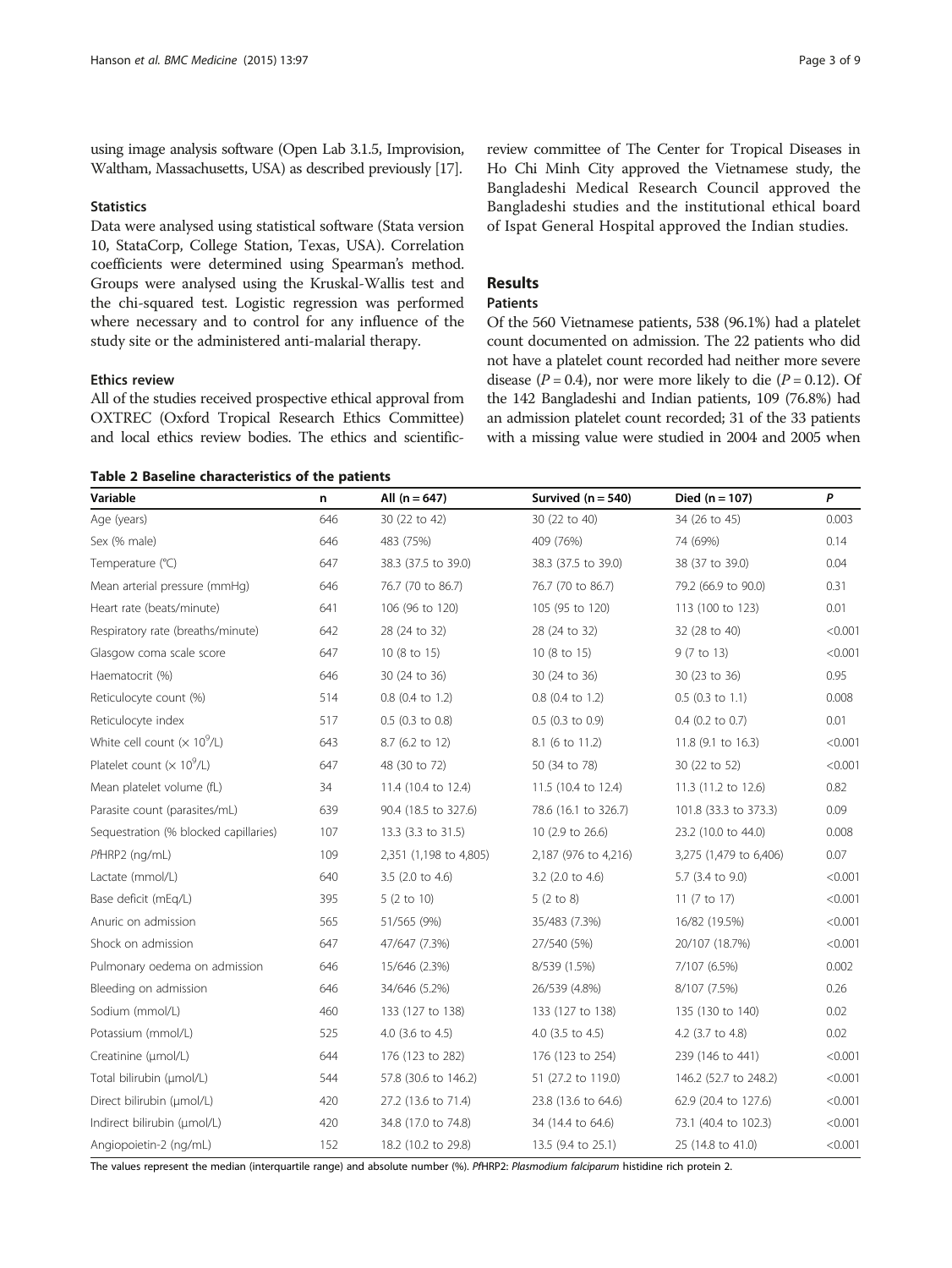platelet counts were not routinely collected for the studies. The two remaining Bangladeshi and Indian patients without a documented platelet count (from 2011 and 2008 respectively) both survived.

The baseline characteristics of the 647 patients with a platelet count recorded on admission are presented in Table [2](#page-2-0). Overall, 107 patients (16.5%) died before discharge; the case-fatality rate was higher in the Bangladeshi and Indian patients than the Vietnamese patients (30 out of 109 (27.5%) versus 77 out of 538 (14.3%); odds ratio (OR) (95% confidence interval (CI)): 2.27 (1.40 to 3.69),  $P = 0.001$ ), although the difference was not significant when controlled for disease severity (OR (95% CI): 1.46 (0.84 to 2.52),  $P = 0.18$ ).

Most patients (614 out of 647, 94.9%) were thrombocytopenic (platelet count <150  $\times$  10<sup>9</sup>/L) on admission; 328 (50.7%) had a platelet count  $<$  50  $\times$  10<sup>9</sup>/L (Figure 1). The mean platelet volume was only available in 34 patients but was generally increased: median (IQR) 11.4 (10.4 to 12.4) fL (normal range 7.2 to 11.7 fL).

#### Association with bleeding complications

Bleeding was present on admission in 20 out of 328 patients (6.1%) with a platelet count of  $\langle 50 \times 10^9 \rangle$  and 14 out of 319 patients (4.4%) with a count ≥50 ×  $10^9$ /L (*P* = 0.33). Bleeding developed in a further 60 out of 328 patients (18.3%) with an admission platelet count of  $\langle 50 \times 10^9 \rangle$ L and 37 out of 319 patients (11.6%) with a count  $\geq 50 \times 10^9/$ L ( $P = 0.02$ ). Major bleeding was not common, occurring at some point in the admission of 50 (7.7%) of the patients (30 deaths, 20 additional patients requiring blood transfusion). Although the admission platelet count was lower in patients with major bleeding (median (IQR, range): 40 (28 to 60, 9 to 420)  $\times$  10<sup>9</sup>/L) than in patients without major bleeding (50 (30 to 75, 4 to 290)  $\times 10^9$ /L;  $P = 0.02$ ), it failed to



identify either population reliably (Table [3\)](#page-4-0). Patients dying with bleeding complications rarely died from bleeding alone; these patients also usually had multi-organ dysfunction and satisfied a median (IQR) of 3 (2 to 4) other WHO severity criteria on admission. Similarly the patients with bleeding that required blood transfusion were also frequently anaemic on enrolment (median (IQR) haematocrit 26% (23 to 32%)); many would have required blood transfusion even if bleeding had not supervened. Major bleeding episodes were most commonly gastrointestinal in origin. Proton pump inhibitor therapy was not available at the time of the Vietnam study and acid suppression therapy was administered rarely prior to hospitalisation at any of the study sites.

## Association with disease severity, parasite burden and measures of endothelial function

The admission platelet count correlated inversely with disease severity ( $r_s = -0.21$ ,  $P < 0.001$ ) and the circulating parasite count ( $r_s = -0.29$ ,  $P < 0.001$ ). Measures of sequestration (OPS imaging data) and total parasite biomass (PfHRP2) were only available in Bangladeshi and Indian patients; however, both correlated inversely with the admission peripheral platelet count ( $r_s = -0.31$ ,  $P = 0.001$  and  $r_s = -0.28$ ,  $P = 0.003$ , respectively). Admission plasma Ang-2 concentrations were available in 152 cases (92 Bangladeshi and 60 Vietnamese patients) and were markedly elevated (median (IQR) 18.2 (10.3 to 29.8) ng/mL). However, an inverse correlation between plasma Ang-2 concentrations and the peripheral platelet count failed to reach statistical significance  $(r_s = -0.15, P = 0.059)$  (Table [4](#page-4-0)).

## Association with outcome and independent prognostic utility

The admission platelet count correlated with the risk of death in both datasets. Overall, the median (IQR) platelet count in the patients who died was 30 (22 to 52)  $\times$  $10^9$ /L compared to 50 (34 to 78)  $\times 10^9$ /L in survivors  $(P = 0.0001)$  (Figure [2](#page-5-0)). The case-fatality rate increased with declining platelet count (Table [3](#page-4-0)): 77 out of 328 patients (23%) with severe thrombocytopenia ( $\langle 50 \times 10^9 / L \rangle$ died (OR (95% CI): 2.96 (1.88 to 4.66), although when considered with other laboratory indices of disease severity, severe thrombocytopenia was not independently predictive of outcome (Table [5\)](#page-5-0). Of the 39 patients with profound thrombocytopenia (<20 ×  $10^9$ /L), 18 (46%) died (OR: 5.00 (95% CI 2.56 to 9.75). However, these patients were usually relatively easy to identify: the median (IQR) GCS of these 39 patients was 8 (6 to 12) and the median (IQR) respiratory rate was 33 (26 to 44) breaths per minute. The 18 patients with profound thrombocytopenia on admission who later died concurrently satisfied a median (IQR) of 3 (3 to 4) WHO severity criteria and had pronounced derangement of other laboratory indices (median (IQR) plasma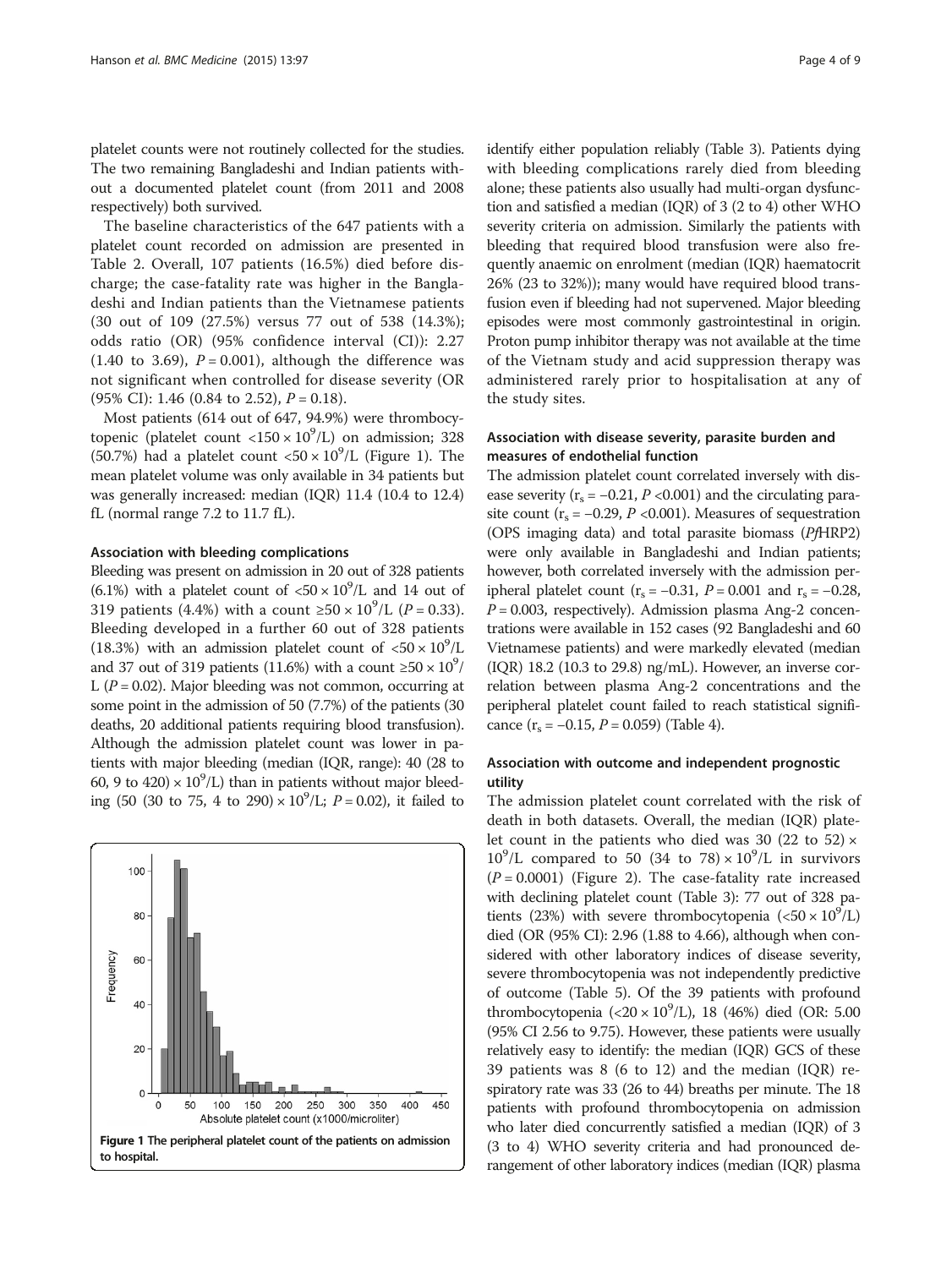|  |  | raye J |  |
|--|--|--------|--|
|  |  |        |  |

| Platelet count on admission n<br>$(x 10^9/L)$ |     | Any bleeding during<br>hospitalisation | Died with bleeding<br>complications | Survived but required blood<br>transfusion for bleeding | Maior bleeding <sup>a</sup> | Died from<br>any cause |
|-----------------------------------------------|-----|----------------------------------------|-------------------------------------|---------------------------------------------------------|-----------------------------|------------------------|
| Less than 20                                  | 39  | 6(15%)                                 |                                     | 3(7.7%)                                                 | 3(7.7%)                     | 18 (46%)               |
| 20 to 49                                      | 289 | 74 (26%)                               | 20 (6.9%)                           | $9(3.1\%)$                                              | 29 (10 %)                   | 59 (20%)               |
| 50 to 99                                      | 235 | 46 (20%)                               | $9(3.8\%)$                          | 6(2.6%)                                                 | 15 (6.4%)                   | 24 (10%)               |
| $\geq 100$                                    | 84  | 5(6%)                                  | $1(1.2\%)$                          | $2(2.4\%)$                                              | $3(3.6\%)$                  | $6(7.1\%)$             |
| Total                                         | 647 | 131(20%)                               | 30 (4.6%)                           | $20(3.1\%)$                                             | 50 (7.7%)                   | 107 (17%)              |

<span id="page-4-0"></span>Table 3 Association between the admission platelet count, bleeding complications and outcome

<sup>a</sup> Patients who died from bleeding complications or who had bleeding and received blood transfusion.

lactate, 6 (3.6 to 9.3) mmol/L; base deficit, 12 (9 to 17) mEq/L; plasma creatinine, 229 (140 to 453) μmol/L; and total bilirubin, 195 (105 to 260) μmol/L).

In total, 642 patients (99.2%) had data allowing retrospective calculation of a RCAM score on admission; 104 of these patients died, 93 (89.4%) of whom had a RCAM score ≥2. The platelet count did not improve the identification of the 11 patients who died but were classified as low-risk by the RCAM score (RCAM score <2). The platelet counts of these 11 patients (median (IQR, range): 40 (30 to 60, 24 to 98)  $\times$  10<sup>9</sup>/L)) were not statistically or clinically significantly different to the 151 patients with an

RCAM score <2 who survived: 48 (32 to 78, 8 to 272)  $\times$  $10^9$ /L) (P = 0.56) (Figure [3](#page-6-0)). Of the patients with profound thrombocytopenia (<20 ×  $10^{9}$ /L), 34 out of 39 (87.2%) had a RCAM score ≥2; the five patients with profound thrombocytopenia but a RCAM score <2 all survived.

## **Discussion**

In this multi-centre study of adults with severe falciparum malaria, the platelet count on admission correlated with disease severity and outcome, but had limited independent prognostic utility when considered with other laboratory indices. Knowledge of the platelet count offered

| Table 4 Association between the platelet count and clinical and other laboratory indices on admission |  |  |  |
|-------------------------------------------------------------------------------------------------------|--|--|--|
|-------------------------------------------------------------------------------------------------------|--|--|--|

| Variable                                        | Platelets $> 50 \times 10^9$ /L n = 319 | Platelets $<$ 50 $\times$ 10 <sup>9</sup> /L n = 328 | P       |
|-------------------------------------------------|-----------------------------------------|------------------------------------------------------|---------|
| Died                                            | 30/319 (9.4%)                           | 77/328 (23.5%)                                       | < 0.001 |
| Age (years)                                     | 28 (22 to 38)                           | 33 (24 to 45)                                        | < 0.001 |
| Sex (% male)                                    | 237/319 (74.0%)                         | 246/327 (75.2%)                                      | 0.79    |
| Temperature (°C)                                | 38.5 (37.5 to 39.0)                     | 38.1 (37.5 to 39.2)                                  | 0.74    |
| Mean arterial pressure (mmHg)                   | 76.7 (70.0 to 86.7)                     | 78.3 (70.0 to 90.0)                                  | 0.05    |
| Heart rate (beats/minute)                       | 100 (96 to 120)                         | 110 (95 to 120)                                      | 0.09    |
| Respiratory rate (breaths/minute)               | 28 (24 to 32)                           | 28 (24 to 36)                                        | 0.006   |
| Glasgow Coma Scale Score                        | 10 (8 to 15)                            | 11 (8 to 15)                                         | 0.11    |
| Haematocrit (%)                                 | 28 (23 to 35)                           | 31 (25 to 38)                                        | < 0.001 |
| White cell count ( $\times$ 10 <sup>9</sup> /L) | 8.8 (6.3 to 11.6)                       | 8.6 (6.1 to 12.6)                                    | 0.75    |
| Reticulocyte count (%)                          | $0.9$ (0.5 to 1.5)                      | $0.6$ (0.3 to 1.0)                                   | < 0.001 |
| Parasite count (parasites/mL)                   | 42.2 (10.4 to 184.3)                    | 151.6 (32.3 to 479.9)                                | < 0.001 |
| Sequestration (% blocked capillaries)           | 6.6 (1.7 to 18.3)                       | 16.6 (6.6 to 34.9)                                   | 0.01    |
| $PHRP2$ (ng/mL)                                 | 1,739 (783 to 3,203)                    | 2,834 (1,482 to 5,209)                               | 0.01    |
| Lactate (mmol/L)                                | 2.9 (1.9 to 4.4)                        | 4.0 (2.4 to 6.3)                                     | < 0.001 |
| Base deficit (mEq/L)                            | 4(1 to 8)                               | 6(3 to 11)                                           | < 0.001 |
| Creatinine (µmol/L)                             | 164 (115 to 264)                        | 185 (138 to 310)                                     | 0.007   |
| Total bilirubin (umol/L)                        | 44.2 (23.8 to 115.6)                    | 74.8 (40.8 to 170.0)                                 | < 0.001 |
| Indirect bilirubin (µmol/L)                     | 26.5 (13.6 to 54.4)                     | 47.6 (23.8 to 85.0)                                  | < 0.001 |
| Angiopoietin-2 (ng/mL)                          | 16.3 (9.4 to 30.2)                      | 19.4 (11.6 to 29.8)                                  | 0.14    |
| Anuric on admission                             | 20/289 (6.9%)                           | 31/276 (11.2%)                                       | 0.07    |
| Shock on admission                              | 19/319 (6.0%)                           | 28/328 (8.5%)                                        | 0.21    |
| Pulmonary oedema on admission                   | 6/319 (1.9%)                            | 9/327 (2.8%)                                         | 0.46    |

The values represented the median (interquartile range) and absolute number (%). PfHRP2: Plasmodium falciparum histidine rich protein 2.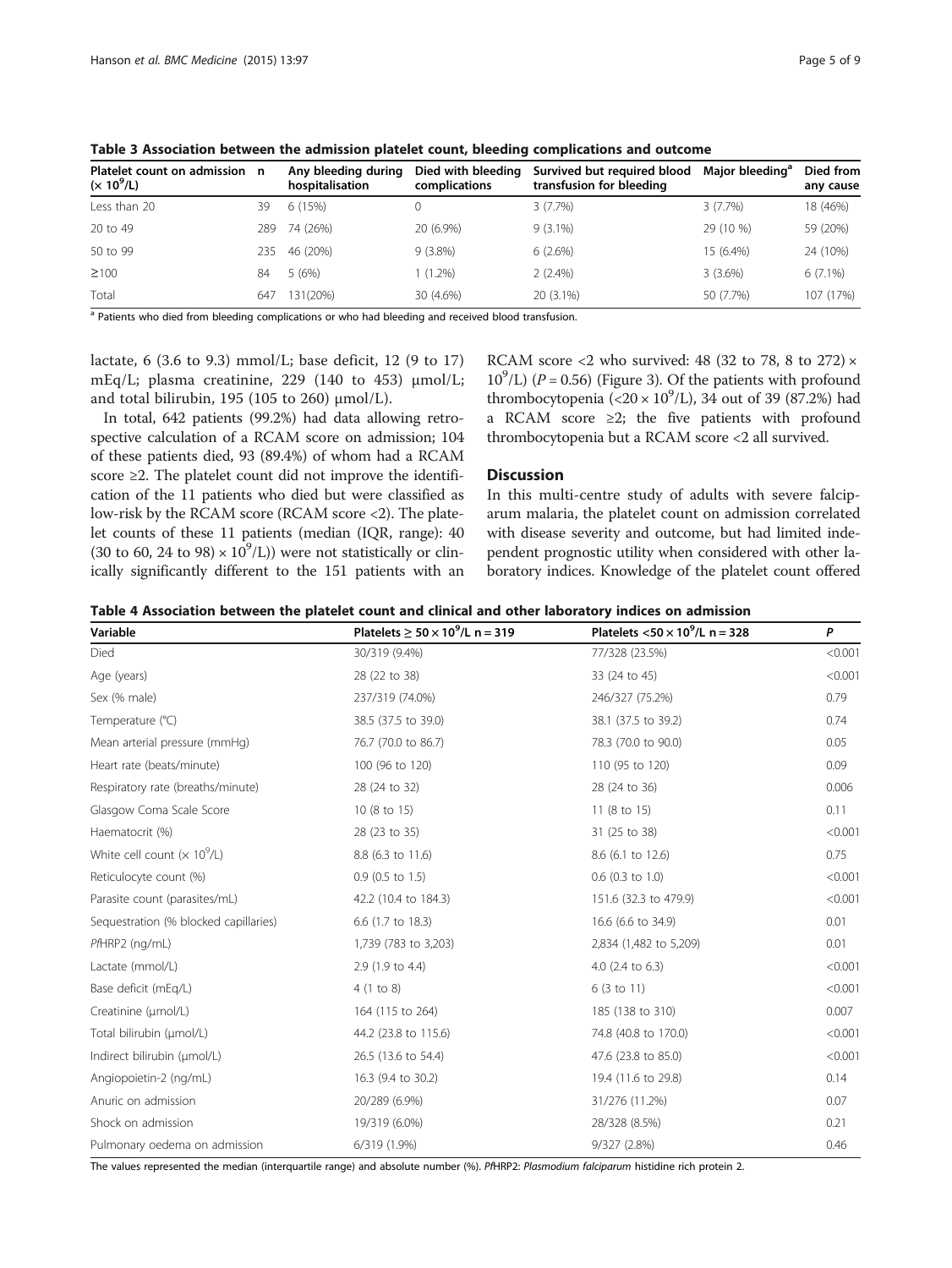<span id="page-5-0"></span>

no significant prognostic advantage over determination of the respiratory rate and GCS. The platelet count on admission was lower in patients who went on to develop major bleeding, but was unable to identify this population reliably.

Thrombocytopenia was more frequent in this series than in previous studies of adults with falciparum malaria [[2,3](#page-7-0),[27](#page-8-0)], presumably as a result of a strict case definition leading to the enrolment of patients with more severe disease. The increased mean platelet volume, although available in few patients, suggests the presence of young, functional platelets, and likely explains the relatively low incidence of major bleeding - despite the profound thrombocytopenia - seen in the study. This low incidence of major bleeding and the significant challenges associated with the delivery of blood products in the resource-poor setting [[28](#page-8-0)] argues strongly against the routine use of platelet transfusions in these patients. The prompt and spontaneous recovery seen in the platelet counts of this patient population provides additional support for this clinical approach [\[29\]](#page-8-0).

After an association between thrombocytopenia and outcome was demonstrated in a large Indonesian populationbased study of malaria, it was suggested that a platelet count of less than  $20 \times 10^9$ /L should be used as a severity criterion in malaria and that the platelet count might have use in patient triage [\[12\]](#page-7-0). An Indian hospital-based study reached similar conclusions [\[13\]](#page-8-0). A platelet count has the virtue of being easier to measure than some other recognized laboratory predictors of mortality, such as plasma lactate and base deficit. Our series confirms that profound thrombocytopenia should alert clinicians managing patients with malaria - patients with a platelet count below  $20 \times 10^9$ /L were five times more likely to die than patients with a higher platelet count. However, if clinicians in this series had used the platelet count to triage patients, it would not have resulted in significant changes in their management. None of the patients who would later die despite being classified as low-risk with the simple bedside RCAM score had an admission platelet count below 20 × 10<sup>9</sup>/L. Thus, whilst there is an association between the presence of profound thrombocytopenia and the likelihood of a complicated course, the addition of another severity criterion to the already complex definition of severe falciparum malaria [[30](#page-8-0)] may not assist clinicians substantially.

OPS imaging has been used to demonstrate microvascular obstruction in vivo in adults with falciparum malaria [[15](#page-8-0)]. The correlation seen in this series between microvascular obstruction and the circulating platelet count may represent the diffuse sequestration of radiolabelled platelets

| Variable           | Cut-off                            | Number <sup>a</sup> | Odds ratio | 95% Confidence interval | P     |
|--------------------|------------------------------------|---------------------|------------|-------------------------|-------|
| White cell count   | $>11 \times 10^9$ /L               | 195 (30%)           | 2.74       | 1.53 to 4.89            | 0.001 |
| Plasma creatinine  | $>265$ µmol/L                      | 176 (27%)           | 2.40       | 1.3 to 4.43             | 0.005 |
| Plasma lactate     | >4 mmol/L                          | 260 (41%)           | 2.25       | 1.26 to 4.02            | 0.006 |
| Total bilirubin    | $>51$ µmol/L                       | 313 (57%)           | 2.26       | 1.13 to 4.50            | 0.02  |
| Platelet count     | $<$ 50 $\times$ 10 <sup>9</sup> /L | 328 (51%)           | .75        | 0.96 to 3.18            | 0.07  |
| Reticulocyte count | $< 0.5\%$                          | 190 (37%)           | 1.19       | $0.63$ to 2.26          | 0.59  |
|                    |                                    |                     |            |                         |       |

<sup>a</sup>Number (%) of patients with a value meeting the cut-off. The denominator for the calculation of the percentage was the number of patients in the dataset with a measurement available (not all patients had data for every variable). Multivariable logistic regression with death as the dependent variable; explanatory variables chosen on the basis of a significant association with outcome in univariate analysis (with P <0.01 allowing for multiple comparisons, see Table [2\)](#page-2-0). The cut-offs were chosen based on the WHO severity criteria cut-off (for those that are WHO severity criteria: creatinine, lactate and bilirubin). For those that are not WHO severity criteria, the cut-offs were based on the reference range (white blood cell count and reticulocyte count) and previous studies (platelet count). Base deficit was not included in the model as there were fewer data for this variable; acidosis was represented by plasma lactate.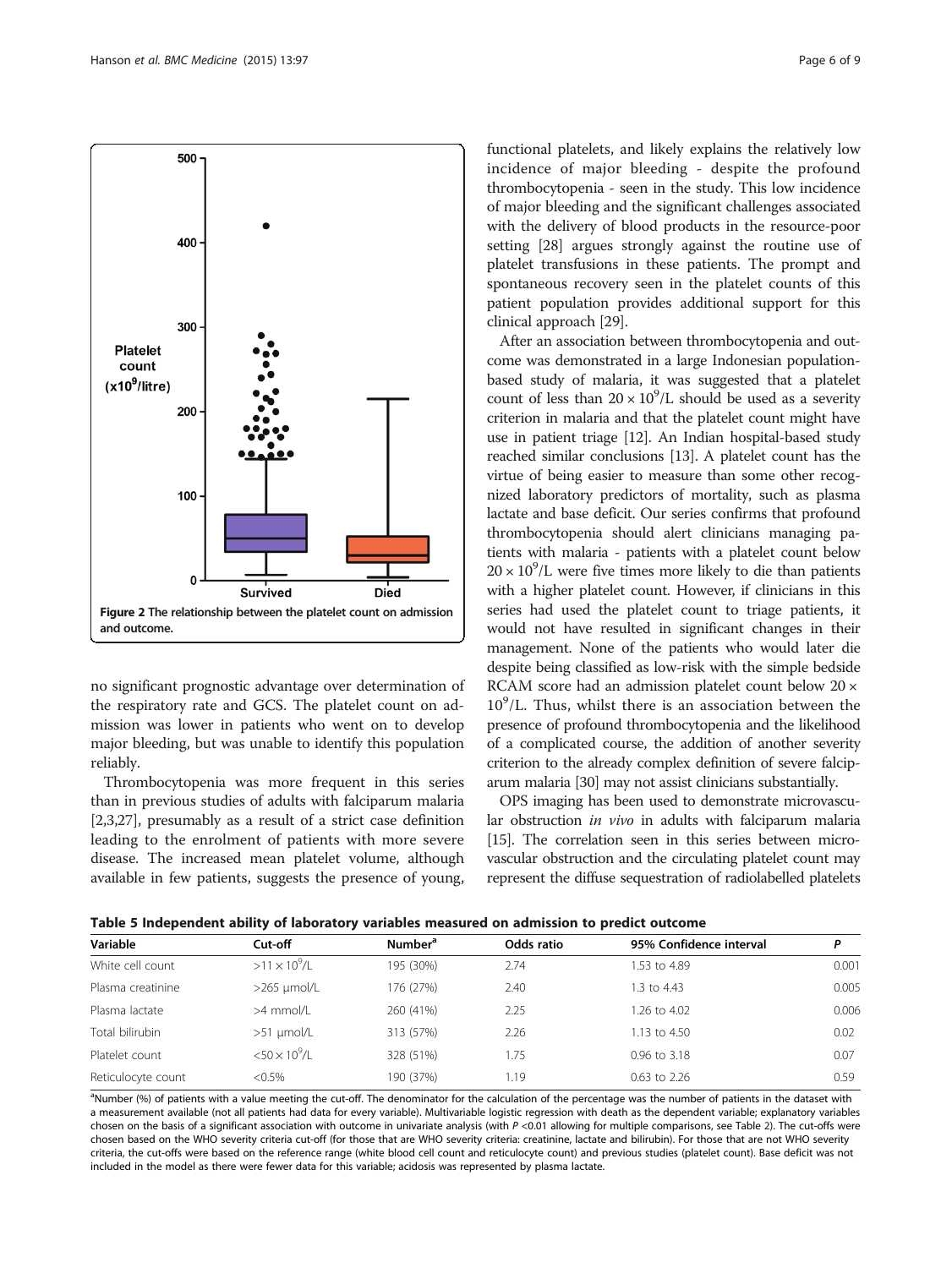<span id="page-6-0"></span>

seen in thrombocytopenic patients with falciparum malaria [[5](#page-7-0)]. Certainly platelets have been implicated in the pathogenesis of two of the processes (auto-agglutination [\[31](#page-8-0)] and cytoadherence [\[32](#page-8-0)]) that contribute to microvascular obstruction, and increased numbers of platelets and plateletfibrin thrombi have been reported in the cerebral microcirculation of paediatric cases of fatal falciparum malaria [\[8](#page-7-0)]. However, platelets are notable by their absence from the microcirculation in adult post-mortem series [\[33,34\]](#page-8-0). Furthermore thrombocytopenia is also frequent in Plasmodium  $vivax$  malaria [\[12](#page-7-0)[,27\]](#page-8-0), a disease in which significant sequestration is absent [\[35](#page-8-0)]. Although severe thrombocytopenia is less frequent in vivax malaria, there are many shared findings, including increased mean platelet volumes and a correlation with the circulating parasite count [\[36\]](#page-8-0), suggesting that there are common pathways in the pathogenesis of the thrombocytopenia in the two infections.

One of these common pathways is likely to be endothelial activation [[34,37](#page-8-0)]. During endothelial activation, activated high-multimeric von Willebrand Factor (vWF) is released from specialized secretory vesicles in endothelial cells known as Weibel-Palade bodies (WPBs) [\[38\]](#page-8-0). Once in the circulation, vWF aggregates platelets, resulting in their clearance from the circulation. Studies performed in both falciparum and vivax malaria demonstrate an inverse

association between the circulating platelet count and plasma concentrations and activity of vWF [[9,10](#page-7-0)]. Falls in the plasma concentrations of ADAMTS13, a regulating enzyme that catabolizes vWF multimers, are also seen in infections with both species [\[9,10\]](#page-7-0). Although vWF and ADAMTS13 were not determined in this series, plasma concentrations of Ang-2 were markedly elevated, suggesting the presence of pronounced systemic endothelial activation. Indeed, Ang-2 is stored in WPBs and is released with vWF during WPB exocytosis.

An interaction between microvascular obstruction and endothelial activation may explain the association between the OPS findings and the circulating platelet count seen in this series [[34](#page-8-0)]. The resting, un-activated endothelium constitutively releases nitric oxide, which helps maintain endothelial quiescence and also directly inhibits platelet aggregation [[39,40](#page-8-0)]. The shear stress of normally flowing blood is the principal signal for this nitric oxide release [[40](#page-8-0)] and it would therefore be expected that microvascular obstruction could lead to endothelial activation via this mechanism. Microvascular obstruction also leads to tissue hypoperfusion and hypoxia - another potent stimulus for endothelial activation. Endothelial activation facilitates further cytoadherence through the upregulation of endothelial receptors that act as ligands for parasitized erythrocytes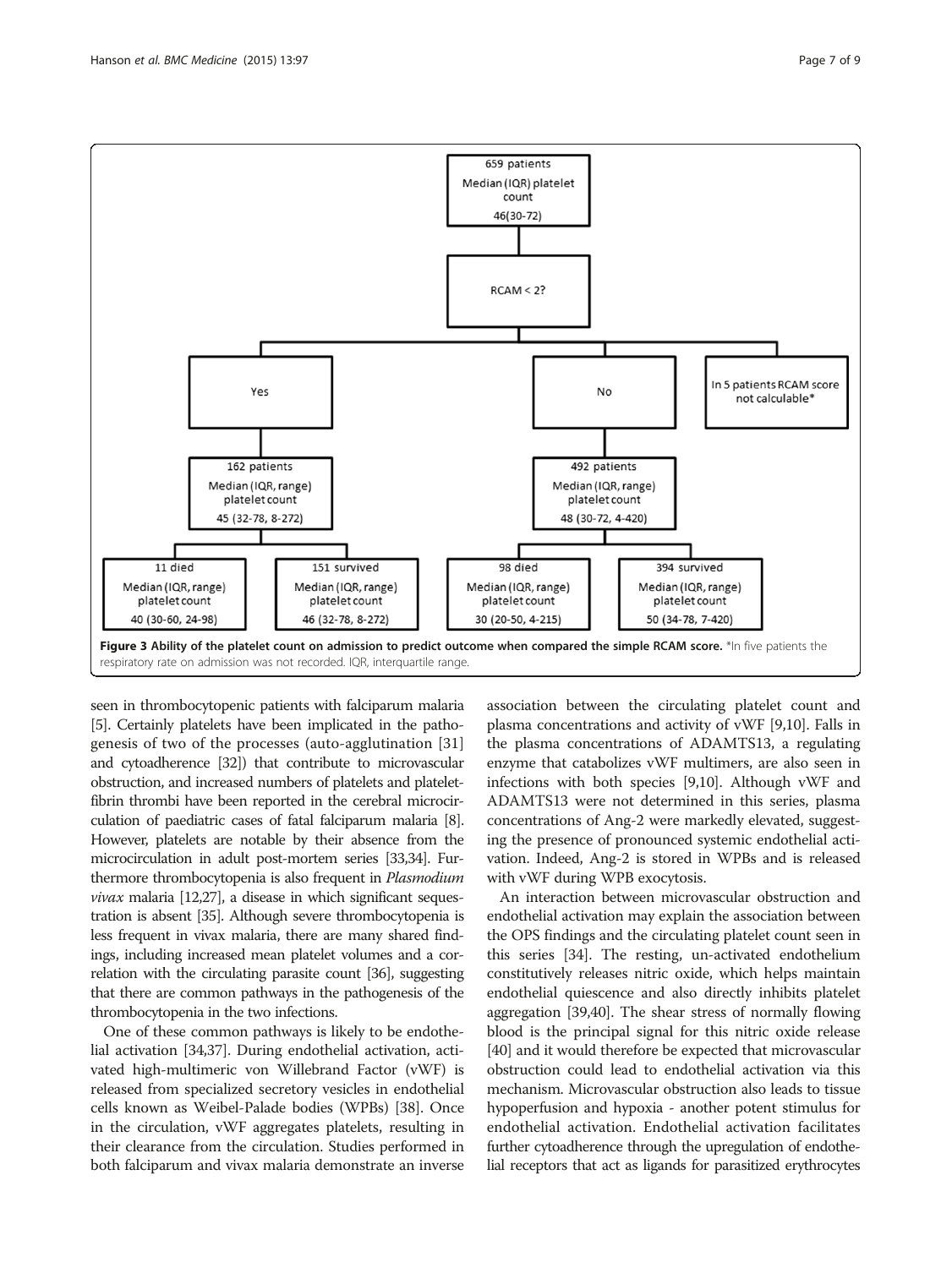<span id="page-7-0"></span>[[34\]](#page-8-0), resulting in further microvascular obstruction and potentially precipitating a vicious cycle.

The study has other noteworthy haematological findings. Erythropoiesis was significantly depressed with a reticulocyte production index of less than 1 in almost 90% of the patients. Accordingly, most patients were anaemic but severe anaemia (haematocrit <20%) was relatively infrequent, a finding that may reflect the fact that this study was performed exclusively in adults [\[41\]](#page-8-0). It suggests that prognostic tools that use the platelet count and haemoglobin concentration may have limited utility in the adult population [12]. The median white blood cell count was greater in this cohort than in outpatients with malaria in whom mild leucopenia is typical [\[42](#page-8-0)]. The admission white cell count was significantly higher in the patients who died than in survivors, an association that has been recognized previously [\[13,43](#page-8-0)].

Our study had significant limitations. Its retrospective design precluded complete data collection. Measurements of vWF and ADAMTS13 concentrations and activity would have defined the extent of this pathway's contribution to the pathogenesis of thrombocytopenia. Coagulation studies would have defined the contribution of coagulopathy to bleeding complications, although disseminated intravascular coagulation was rarely suspected clinically. The study assessed the prognostic utility of the admission platelet count, but sequential measurement may have improved its ability to predict bleeding complications, in particular. The dataset consisted of patients who had already satisfied a definition of severe malaria; the prognostic utility of the platelet count may be different outside of a study setting. Because the studies only enrolled adults, the findings cannot necessarily be generalized to children.

#### Conclusions

Adults with severe falciparum malaria are usually thrombocytopenic, some profoundly so. Despite this, the risk of major bleeding is relatively low. Patients with multi-organ involvement and those who will die before discharge are more likely to have a lower platelet count; however, these patients are more reliably identified by simple clinical assessment and traditional laboratory indices of severe disease.

#### Competing interests

The authors declare that they have no competing interests.

#### Authors' contributions

JH cared for patients in Bangladesh and India, performed the statistical analysis and wrote the first draft of the manuscript. NHP and TTH cared for patients and supervised the study in Vietnam. PC, KP, RJM, PP and HWFK cared for patients in Bangladesh. MUH and MAF supervised the study in Bangladesh. SKM and SM supervised the study in India. RNP revised the manuscript. AMD cared for patients in Bangladesh and supervised the studies in Bangladesh and India. NJW and NJD cared for patients in Vietnam, supervised all of the studies and revised the manuscript. All authors read and approved the final manuscript.

#### Acknowledgements

We thank the directors and staff of the trial hospitals and the doctors, research nurses and research assistants for their help; in particular Dr Sophia Lam, Dr Sam Douthwaite and Dr Sophie Cohen, who collected and collated data in Bangladesh and India. We also thank Dr Gareth Turner (MORU) and Professor Nick Anstey for valuable and constructive advice during the preparation of the manuscript and Dr Kamolrat Silamut, Dr Kesinee Chotinavich, Dr Charlie Woodrow (all MORU) and Kim Piera (Menzies), who provided valuable laboratory support. JH is supported by the National Health and Medical Research Council of Australia. RNP is supported by the Wellcome Trust. NJW, NPJD and AMD are supported by the Wellcome Trust as part of the Wellcome Trust-Mahidol University-Oxford Tropical Medicine Research Programme.

#### Funding

This work was supported by the Wellcome Trust of Great Britain and the National Health and Medical Research Council of Australia. Neither funding body played any role in the collection, analysis and interpretation of data; in the writing of the manuscript; or in the decision to submit the review for publication.

#### Author details

<sup>1</sup> Mahidol Oxford Tropical Medicine Research Unit, Faculty of Tropical Medicine, Mahidol University, Bangkok, Thailand. <sup>2</sup>Global and Tropical Health Division, Menzies School of Health Research and Charles Darwin University, Darwin, NT, Australia. <sup>3</sup>Oxford University Clinical Research Unit, Hospital for Tropical Diseases, Ho Chi Minh City, Vietnam. <sup>4</sup>Chittagong Medical College, Chittagong, Bangladesh. <sup>5</sup>Centre for Tropical Medicine and Global Health, Nuffield Department of Medicine, University of Oxford, Oxford, UK. <sup>6</sup>Department of Laboratory Medicine, Faculty of Medicine, Chulalongkorn University, Chulalongkorn, Thailand. <sup>7</sup>Dev Care Foundation, Dhaka Bangladesh.

#### Received: 4 December 2014 Accepted: 13 March 2015 Published online: 24 April 2015

#### References

- 1. Patel U, Gandhi G, Friedman S, Niranjan S. Thrombocytopenia in malaria. J Natl Med Assoc. 2004;96:1212–4.
- 2. Scott CS, Van Zyl D, Ho E, Ruivo L, Mendelow B, Coetzer TL. Thrombocytopenia in patients with malaria: automated analysis of optical platelet counts and platelet clumps with the Cell Dyn CD4000 analyser. Clin Lab Haematol. 2002;24:295–302.
- 3. Jadhav UM, Patkar VS, Kadam NN. Thrombocytopenia in malaria–correlation with type and severity of malaria. J Assoc Physicians India. 2004;52:615–8.
- 4. de Mast Q, de Groot PG, van Heerde WL, Roestenberg M, van Velzen JF, Verbruggen B, et al. Thrombocytopenia in early malaria is associated with GP1b shedding in absence of systemic platelet activation and consumptive coagulopathy. Br J Haematol. 2010;151:495–503.
- 5. Karanikas G, Zedwitz-Liebenstein K, Eidherr H, Schuetz M, Sauerman R, Dudczak R, et al. Platelet kinetics and scintigraphic imaging in thrombocytopenic malaria patients. Thromb Haemost. 2004;91:553–7.
- 6. Essien EM. The circulating platelet in acute malaria infection. Br J Haematol. 1989;72:589–90.
- 7. Kreil A, Wenisch C, Brittenham G, Looareesuwan S, Peck-Radosavljevic M. Thrombopoietin in Plasmodium falciparum malaria. Br J Haematol. 2000;109:534–6.
- 8. Grau GE, Mackenzie CD, Carr RA, Redard M, Pizzolato G, Allasia C, et al. Platelet accumulation in brain microvessels in fatal pediatric cerebral malaria. J Infect Dis. 2003;187:461–6.
- 9. de Mast Q, Groot E, Asih PB, Syafruddin D, Oosting M, Sebastian S, et al. ADAMTS13 deficiency with elevated levels of ultra-large and active von Willebrand factor in P. falciparum and P. vivax malaria. Am J Trop Med Hyg. 2009;80:492–8.
- 10. Lowenberg EC, Charunwatthana P, Cohen S, van den Born BJ, Meijers JC, Yunus EB, et al. Severe malaria is associated with a deficiency of von Willebrand factor cleaving protease, ADAMTS13. Thromb Haemost. 2010;103:181–7.
- 11. Severe falciparum malaria. World Health Organization, Communicable Diseases Cluster. Trans R Soc Trop Med Hyg. 2000;94:S1–90.
- 12. Lampah DA, Yeo TW, Malloy M, Kenangalem E, Douglas NM, Ronaldo D, et al. Severe malarial thrombocytopenia: a risk factor for mortality in Papua. Indonesia J Infect Dis. 2014;211:623–34.